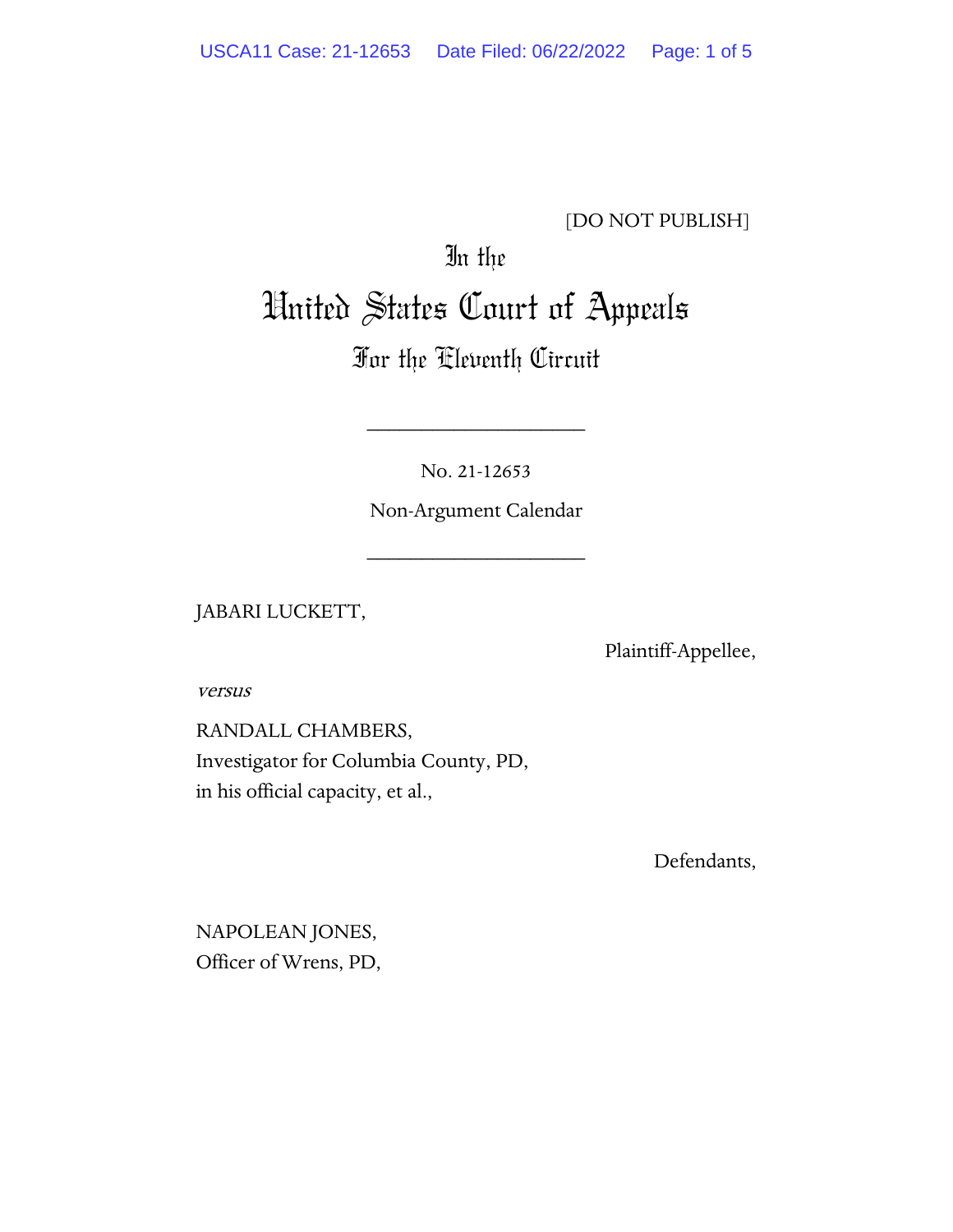2 Opinion of the Court 21-12653

Defendant-Appellant.

Appeal from the United States District Court for the Southern District of Georgia D.C. Docket No. 1:19-cv-00199-JRH-BKE

\_\_\_\_\_\_\_\_\_\_\_\_\_\_\_\_\_\_\_\_

\_\_\_\_\_\_\_\_\_\_\_\_\_\_\_\_\_\_\_\_

Before WILSON, JORDAN, and BLACK, Circuit Judges.

PER CURIAM:

Napolean Jones appeals from the district court's denial of summary judgment based on qualified immunity on Jabari Luckett's claims of malicious prosecution. Jones contends he was entitled to qualified immunity from Luckett's claims because he acted with arguable probable cause in securing each of the ten arrest warrants against Luckett for forgery of a financial transaction card.

#### I. DISCUSSION

We review *de novo* a district court's denial of qualified immunity. Townsend v. Jefferson Cnty., 601 F.3d 1152, 1157 (11th Cir. 2010). In an appeal of such a ruling at summary judgment, we view the facts in the light most favorable to the non-movant and draw all inferences in his favor. Bryant v. Jones, 575 F.3d 1281, 1295 (11th Cir. 2009).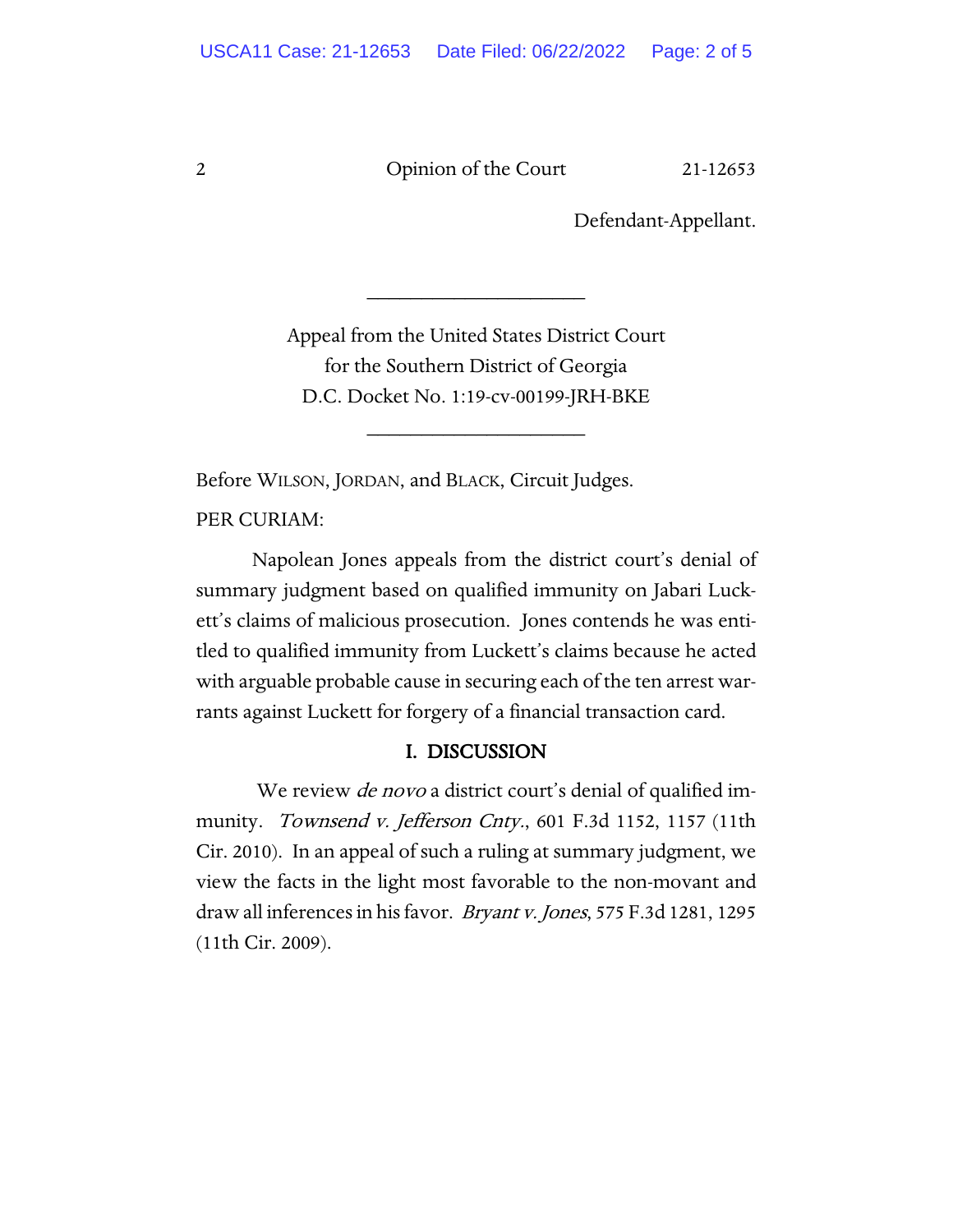21-12653 Opinion of the Court 3

An arrest without probable cause is an unreasonable seizure that violates the Fourth Amendment. *Grider v. City of Auburn*, 618 F.3d 1240, 1256 (11th Cir. 2010). To receive qualified immunity, an officer need not establish actual probable cause, but only that he had "arguable probable cause" to arrest or prosecute. Id. at 1257 (quotation marks omitted). Arguable probable cause is present where reasonable officers, in the same circumstances and possessing the same knowledge as the defendant, could have believed that probable cause existed. *Id.* An officer should not be held personally liable when he reasonably, but mistakenly, concludes that probable cause exists. Id. Whether an officer possesses arguable probable cause depends on the elements of the alleged crime and the operative fact pattern. *Skop v. City of Atlanta*, 485 F.3d 1130, 1137-38 (11th Cir. 2007). Under Georgia law, forgery of a financial transaction card is defined as falsely encoding, duplicating, or altering the existing encoded information on a financial transaction card with intent to defraud the purported issuer. O.C.G.A. § 16-9- $32(a)(2)$ .

The evidence shows that Jones acted with at least arguable probable cause to support securing ten arrest warrants for forgery of a financial transaction card, including the two Fred's cards at issue, and is thus entitled to qualified immunity. See Grider, 618 F.3d at 1256. The undisputed evidence presented to the district court is that Investigator Randall Chambers scanned 11 cards that were confiscated from Luckett and found that 10 of them had numbers encoded in the magnetic strip that did not match the numbers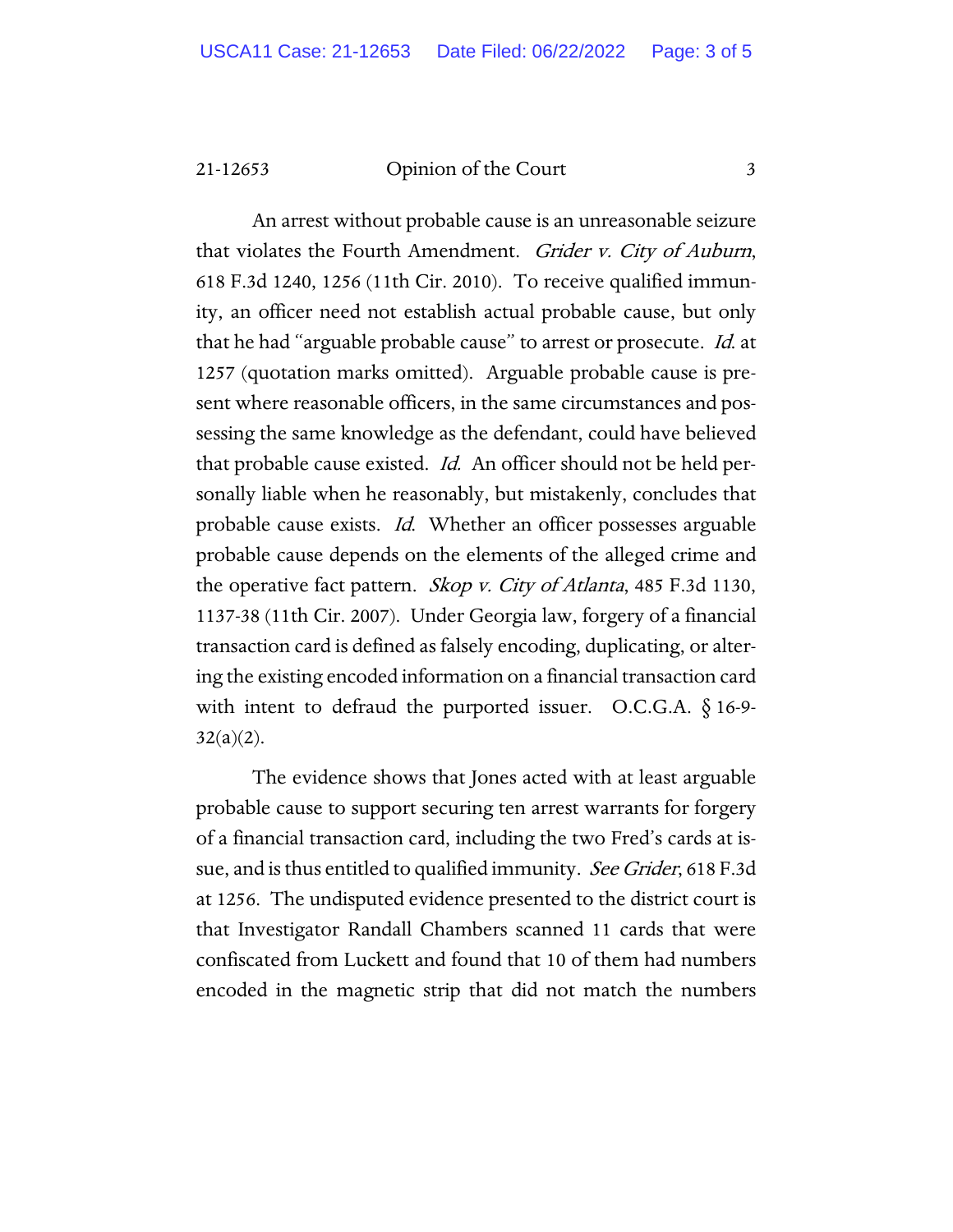#### 4 Opinion of the Court 21-12653

printed on the front. Luckett acknowledged that "[i]f this is true it would be forgery," but did not present any evidence to dispute Chambers's findings. While Luckett asserted the encoded numbers on the Fred's cards were identical to the printed numbers, he only provided evidence (the same evidence Jones presented) that the final four digits of each number were identical. The evidence that the encoded numbers were not identical to the printed numbers gave Jones a reasonable belief that Luckett had falsely encoded or altered the existing information on a financial transaction card in violation of O.C.G.A.  $\S$  16-9-32(a)(2). Based on that undisputed evidence, there was arguable probable cause to obtain arrest warrants for those violations.

The district court erred in determining that an inconsistency between Jones's incident report and his arrest warrant affidavits created a factual issue precluding summary judgment because there was not a factual issue, or an inconsistency, when the evidence from the investigation is considered. It is undisputed, as reflected in the incident report, that the Fred's cards were validly purchased on September 13, 2016, and Jones learned that fact on September 17, 2016. It is also undisputed, as reflected in the affidavits, that on September 20, 2016, Jones learned from Chambers that the numbers printed on those cards did not match the numbers encoded on their magnetic strips. And it is undisputed that the cards were seized from Luckett's person on September 16, 2016. That evidence establishes that when Jones prepared the affidavits for the warrants on September 23, 2016, Jones had arguable probable